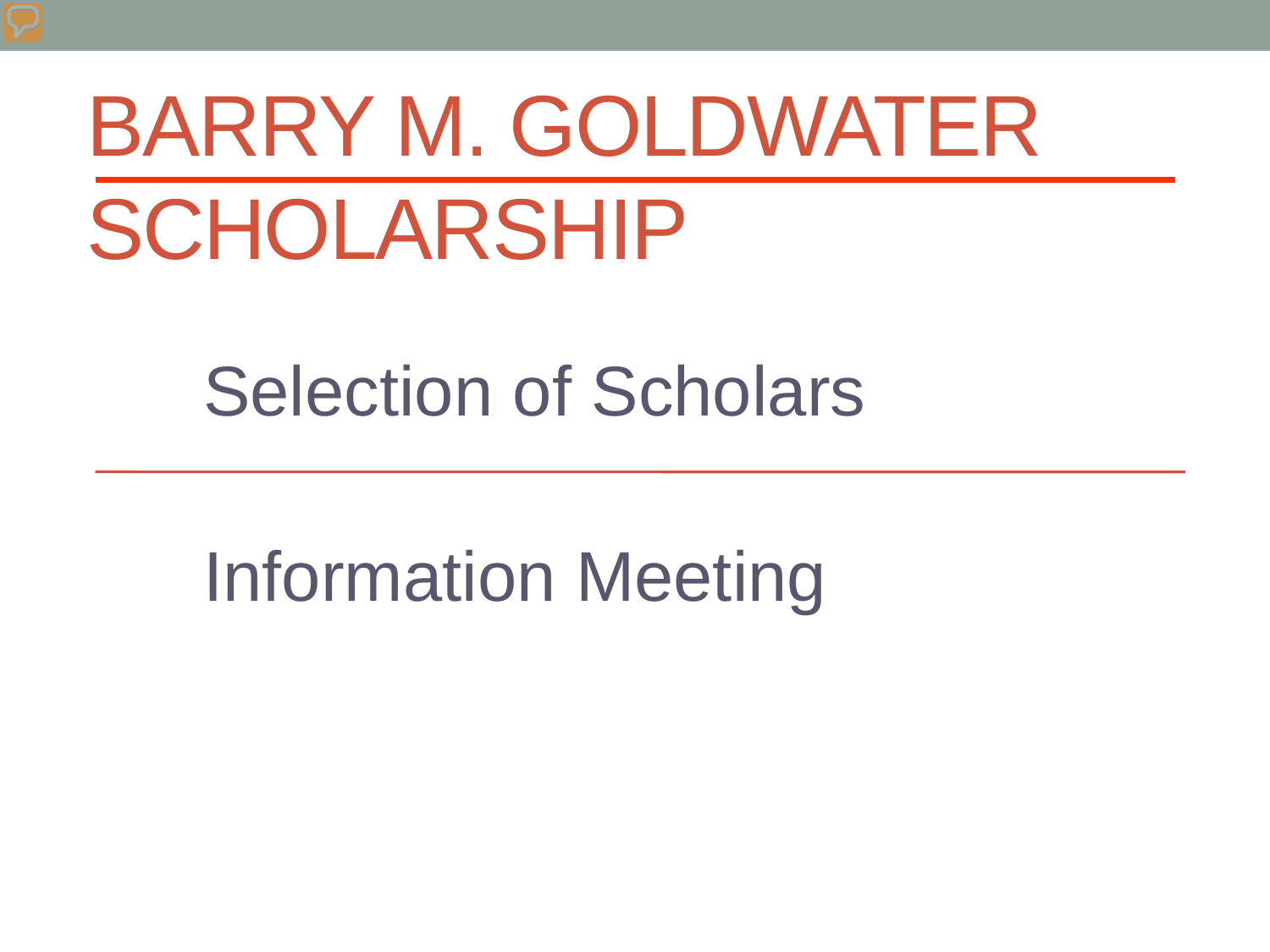#### Goldwater Scholarship Objective

"The purpose of the Barry M. Goldwater Scholarship and Excellence in Education Program is to alleviate a critical current and future shortage of highly qualified scientists, mathematicians, and engineers.'

The focus is research—not application. They do not want to support students who will be work-a-day doctors, engineers, or corporate support staff.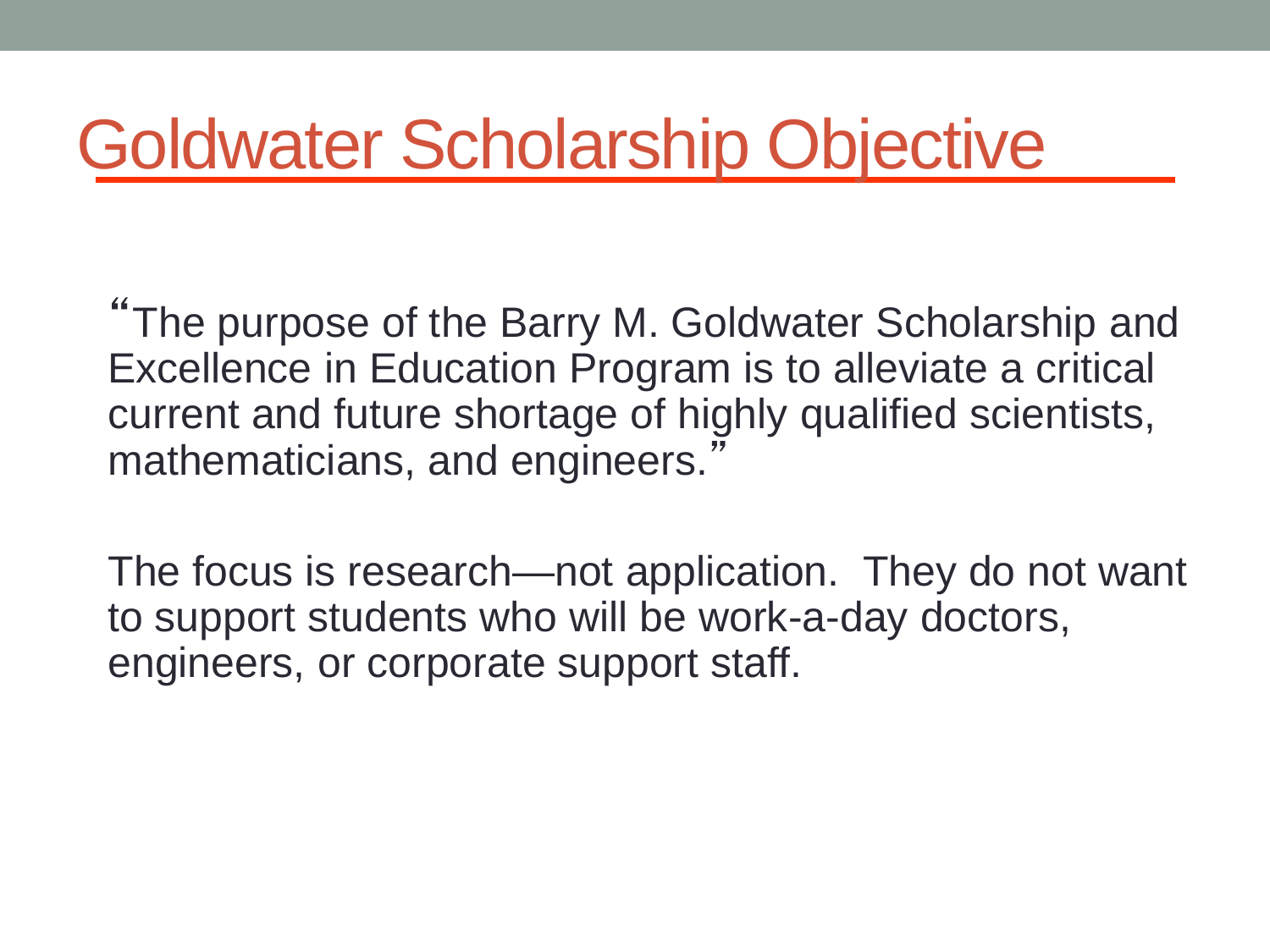#### 2012 Goldwater Scholars

|                | <b>Nominees</b> | <b>Scholars</b> |
|----------------|-----------------|-----------------|
| <b>Total</b>   | 1123            | 282             |
| Female         | 43.1%           | 38.3%           |
| <b>Male</b>    | 56.9%           | 61.7%           |
| Sophomores     | 28.7%           | 20.6%           |
| <b>Juniors</b> | 71.3%           | 79.4%           |

Cumulative GPA (4.0 scale) 3.96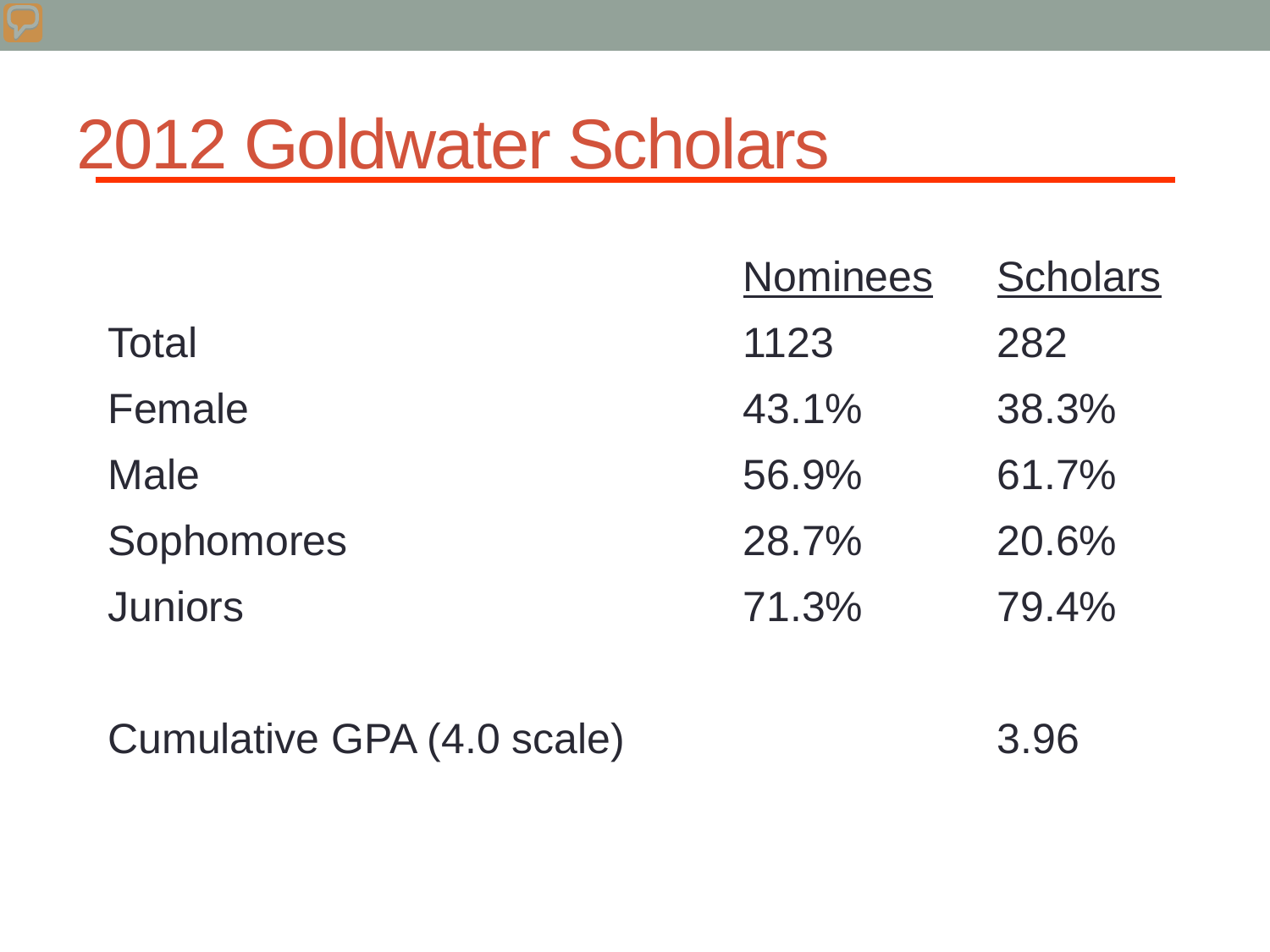#### Evaluation Criteria

- Academic Achievement
	- grades, level of courses, awards, scholarships
- Progress Toward Research Goals
	- research activities, career goals, course work
- Research Essay
	- technical content, bibliography, organization/grammar
- Letters of Recommendation
	- commitment to research, intellectual curiosity, potential for research contributions

 *Equal weight is given to evaluation criteria.*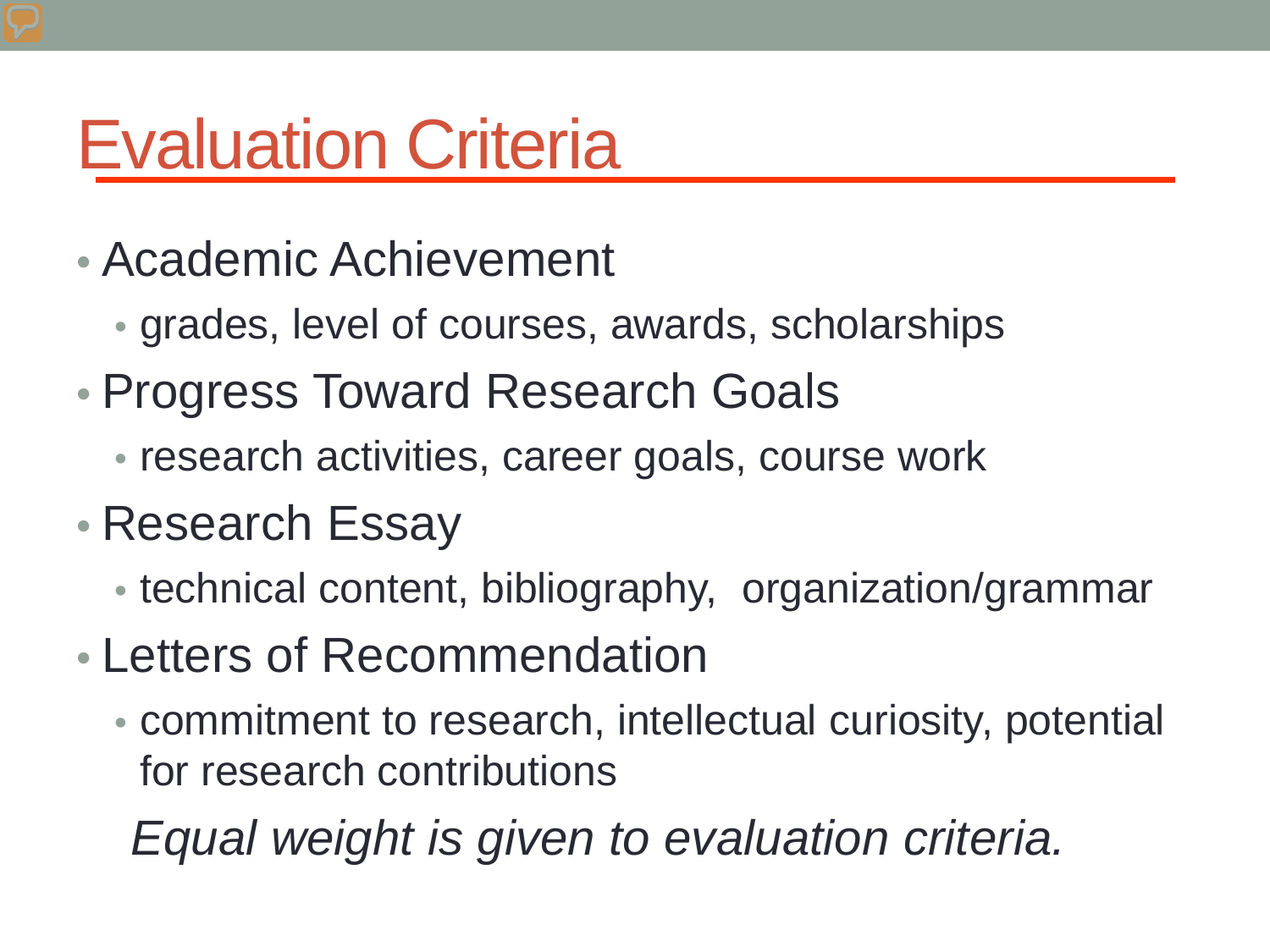#### Review Steps

- Carry out a "30-second" review
	- GPA above 3.5
	- plan for PhD in an appropriate field
	- commitment to research career
- Carry out team review
	- evaluation of entire application
	- selection of scholars and at-large candidates
- Carry out further review of at-large pool
	- review by 2-3 additional independent reviewers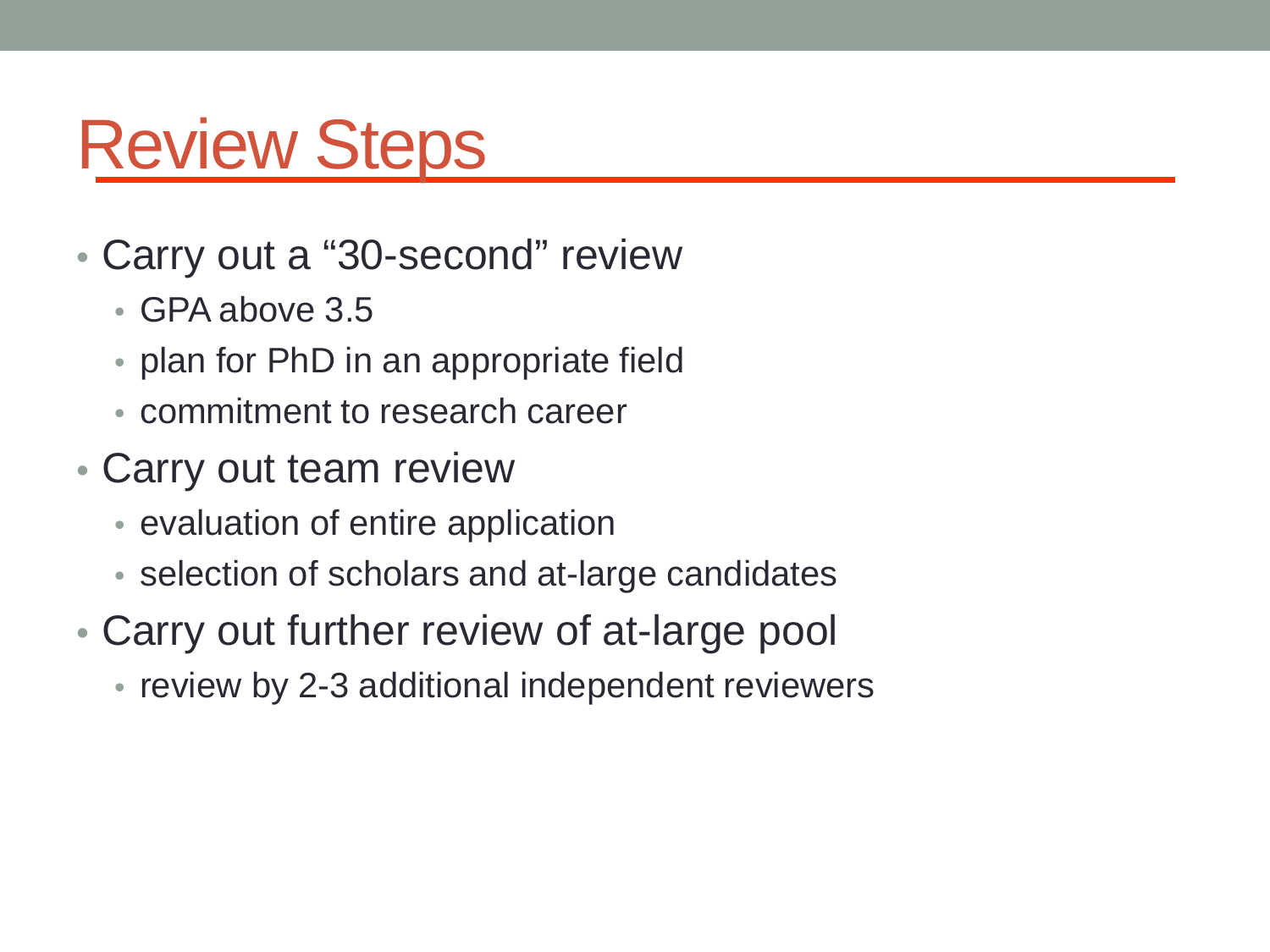#### Scholar Characteristics

- GPA  $> 3.75$ .
- Course work consistent to meet graduate school goals.
- Research experience *or* well-developed research plan.
- Application where *every* response suggests a research career.
- In-depth essay concentrating on expected or obtained research results.
- Three strong letters of recommendation.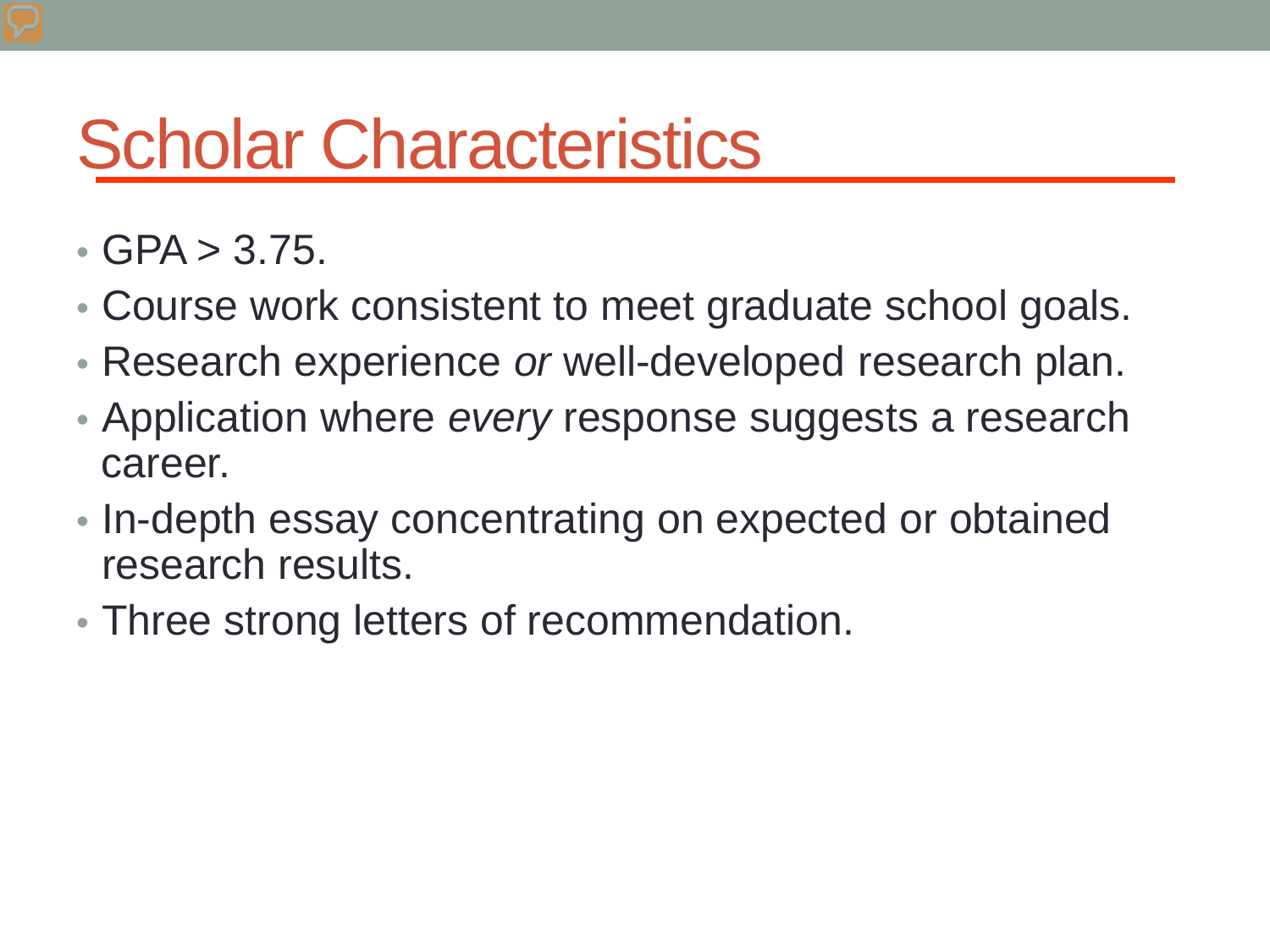# Application Improvement

- Schooling and Career Goal
- Research Activities
- Professional Aspirations
- Personal Characteristics and Information
- Research Essay
- Letters of Recommendation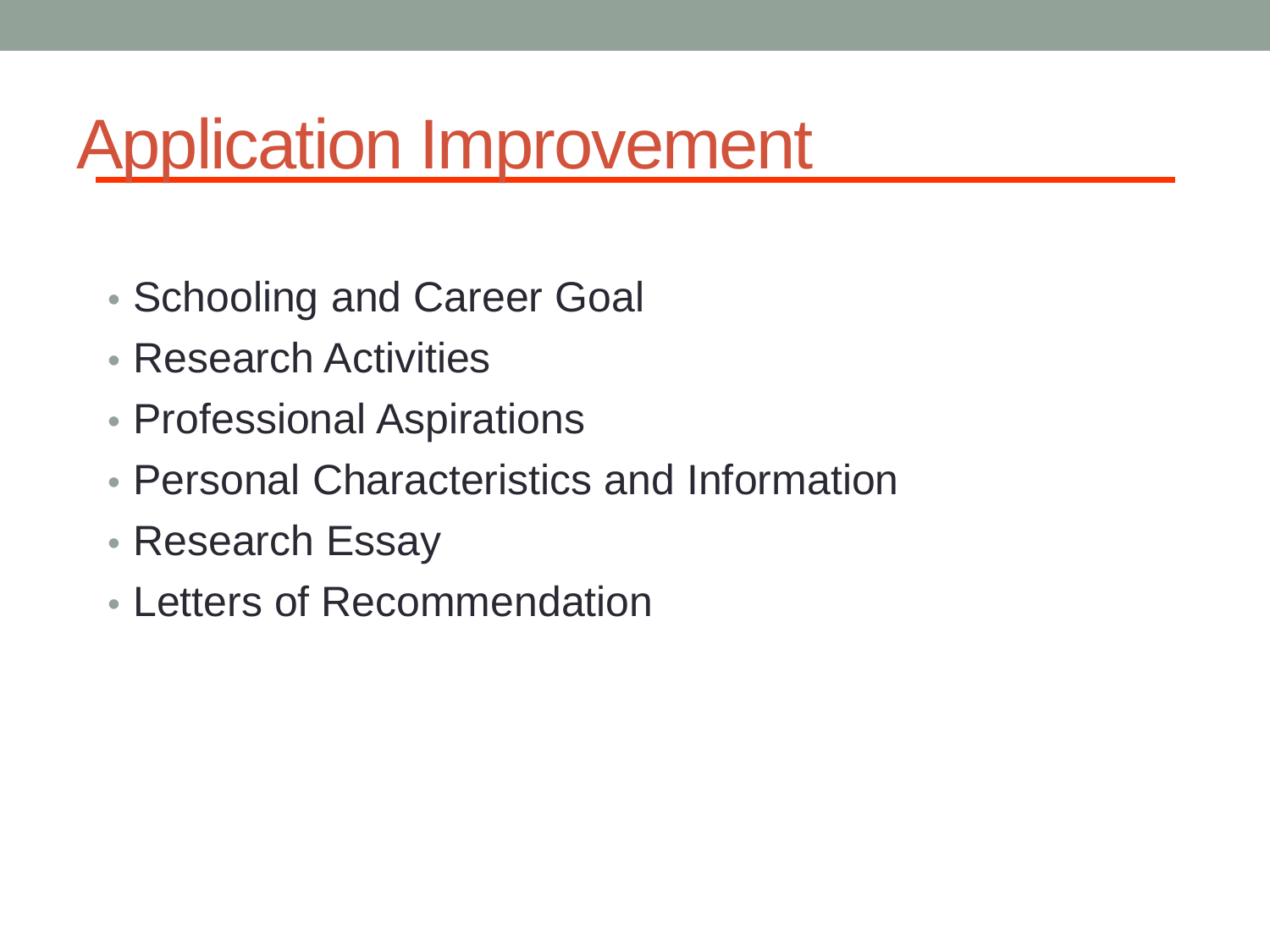# Schooling and Career Goal

- Cumulative GPA consistent with attached transcripts
	- attach letter for non-traditional nominee
- Degree sought consistent with career goal
	- degree focuses on research
- Career goal reinforced by professional aspirations
- Course work consistent with graduate school preparation in research area.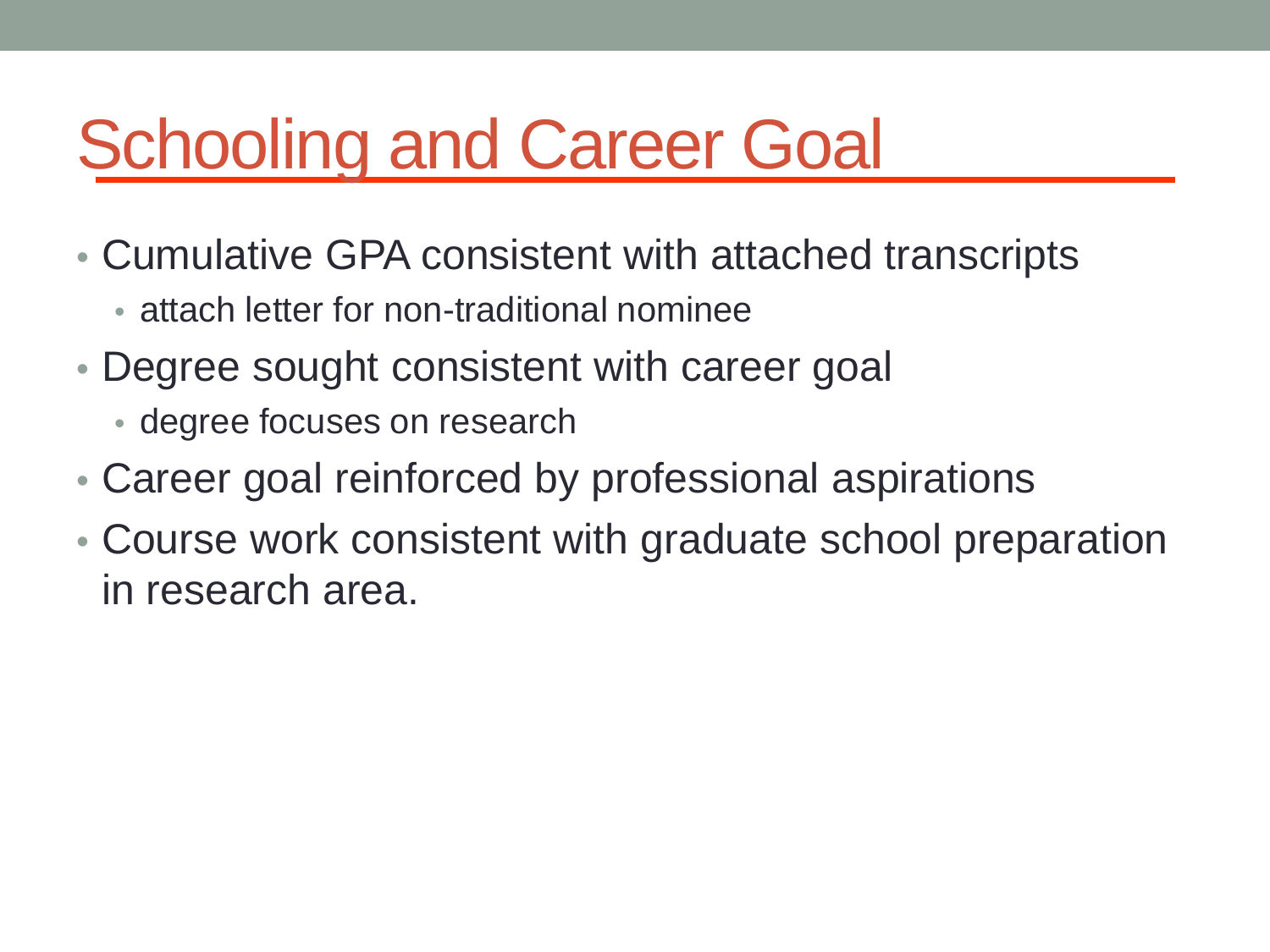#### Research Career Fields

Nominees with certain career fields must verify a research career commitment.

- Civil Engineering build bridges vs research
- Computer Science programmer vs research
- MD/PhD clinical vs research
- Psychology clinical or industrial vs science research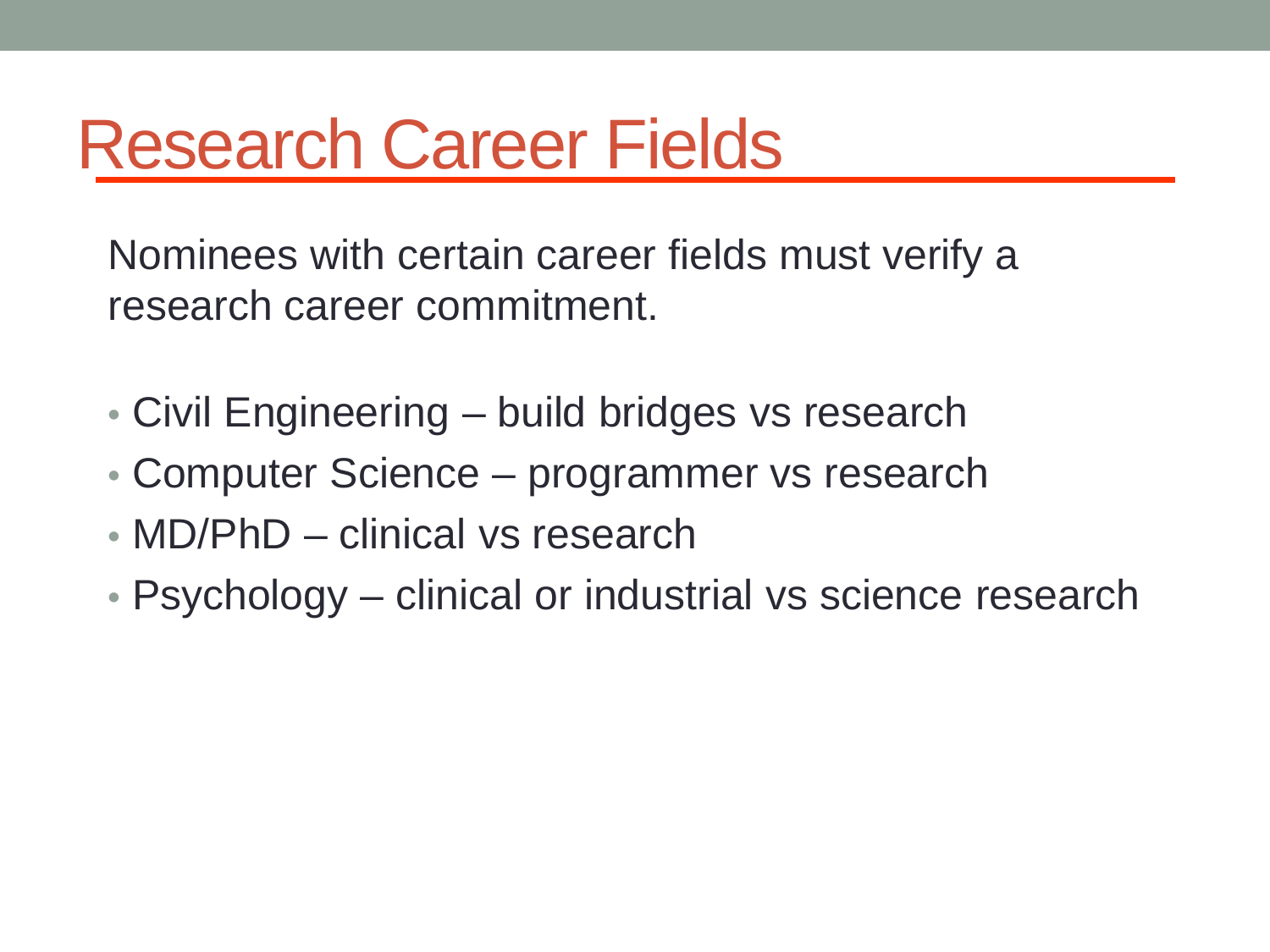#### Research Activities

- Outline *each* research activity.
	- on- and off-campus
	- research component(s) of internships
- Identify research that leads to presentations, posters, papers, etc.
	- OK to identify 'in preparation' papers
- Conduct research consistent with major
- Seek letters of recommendation from research supervisor/mentor.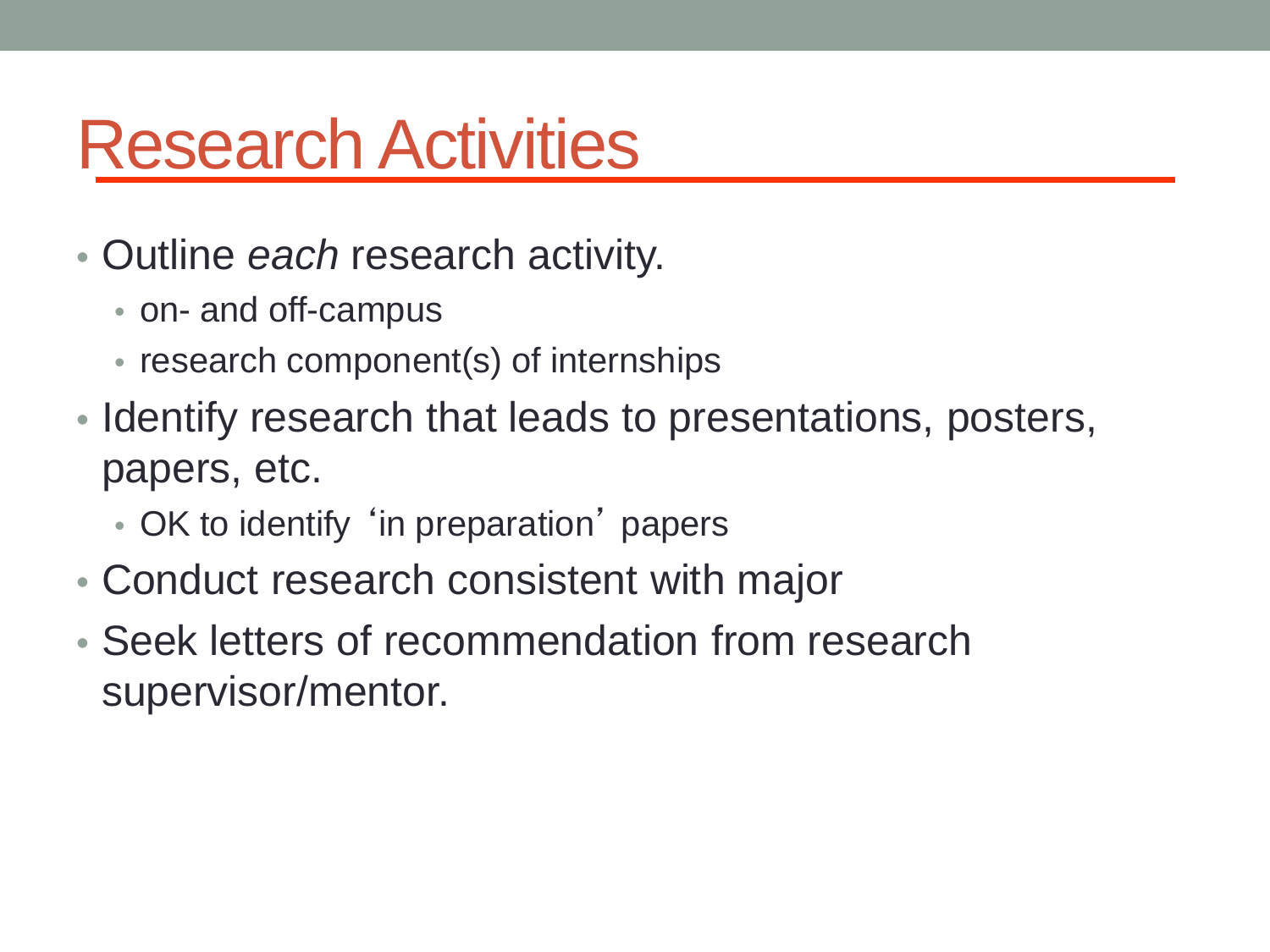# Professional Aspirations

- Detail current and future academic programs that lead to career goal
- Outline plans for graduate school at *doctoral* level.=
	- possible graduate schools identified
- Include, if appropriate, postdoctoral research and grant activities
- Indicate sources of research experience
	- independent study and internships
	- honors thesis
	- graduate and postdoctoral research projects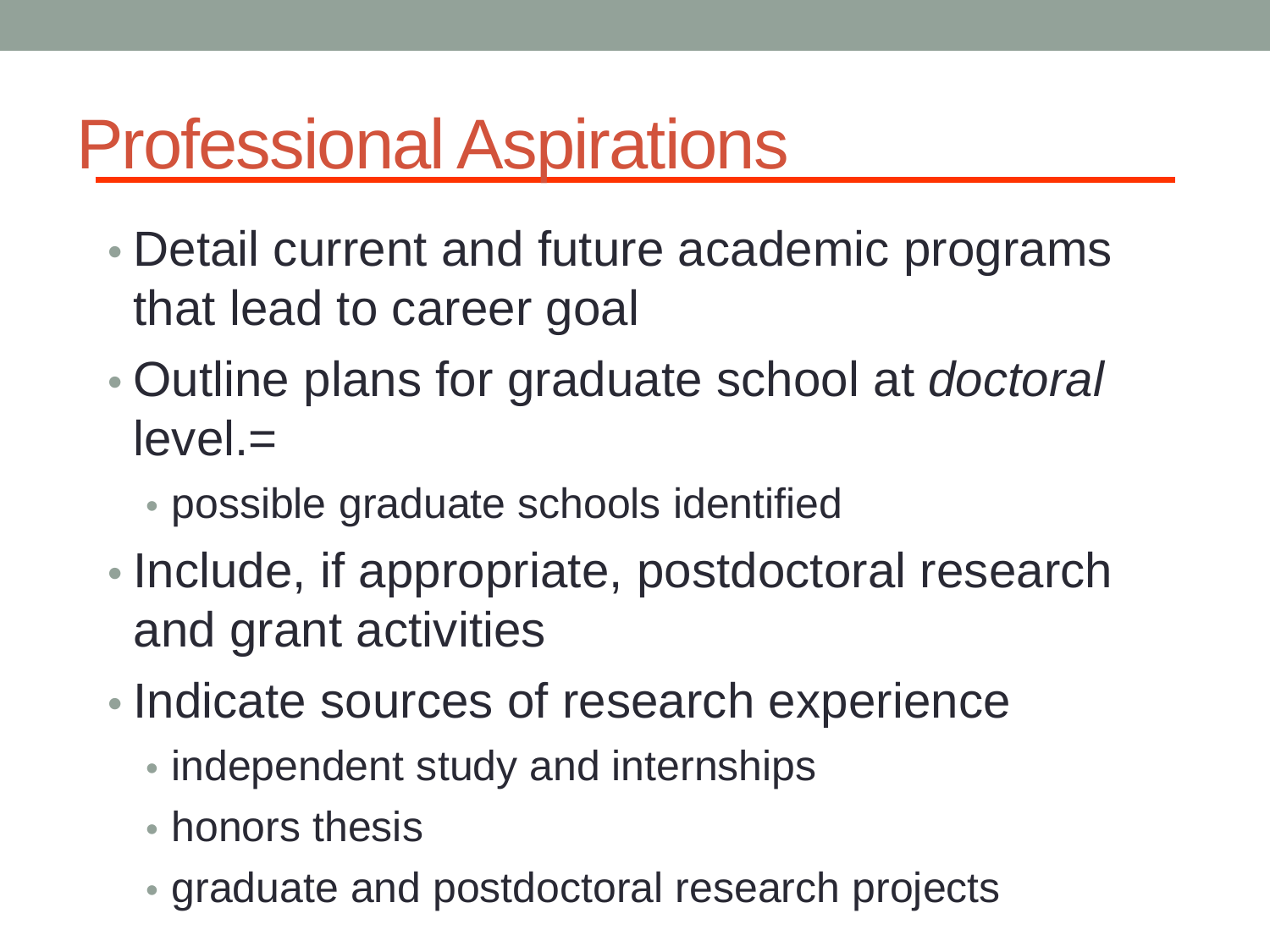### Personal Information

- Personal information is optional.
	- encourage nominee to complete this section
	- use of personal information is a minor factor compared to major evaluation criteria
	- level of detail is left to nominee
	- *personal information is never negative in the review*
- Helpful for nominees who have non-traditional background or an inconsistency in the application.
	- impact of economic or ethnic background
	- impact of employment as undergraduate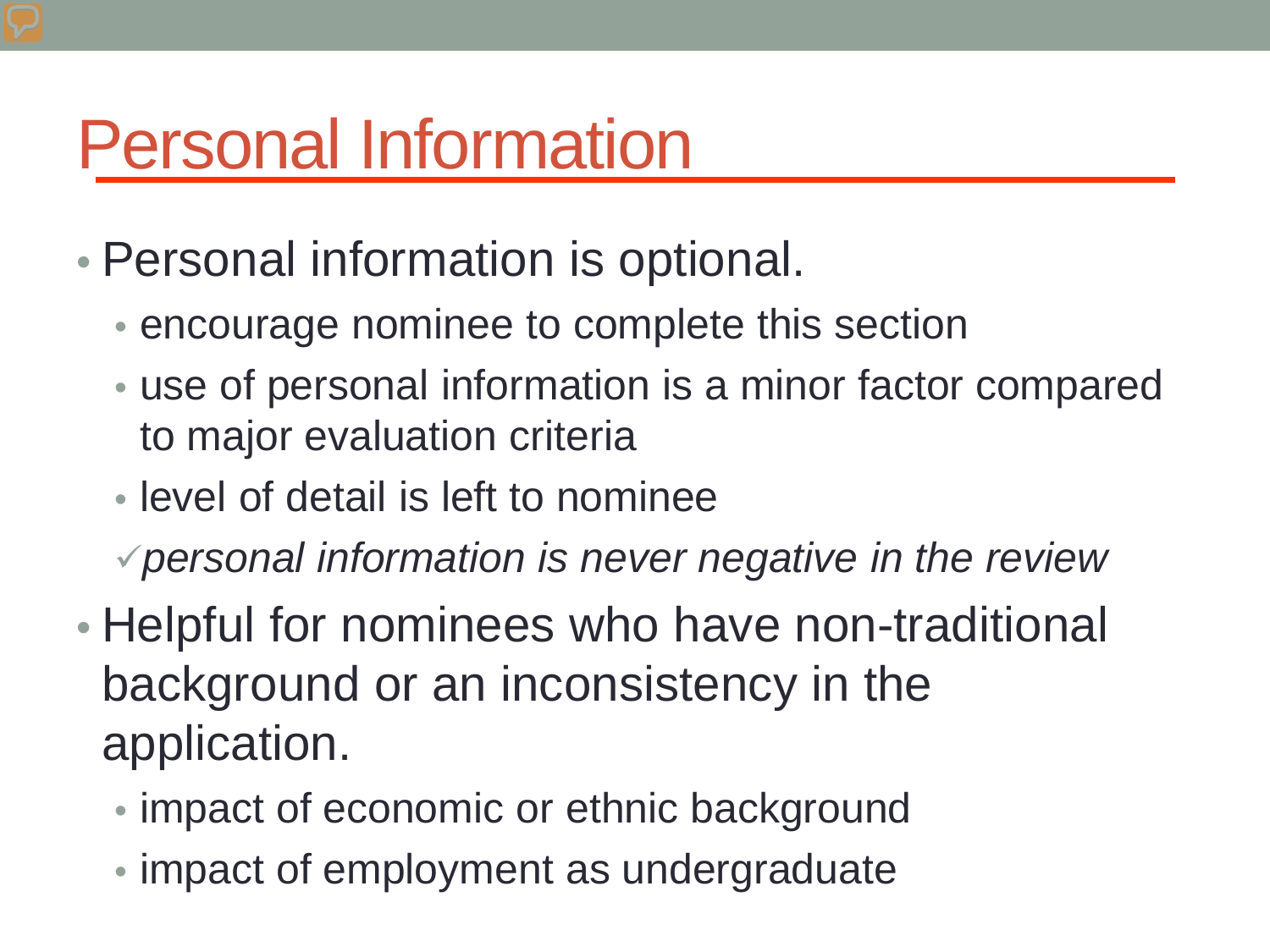#### Research Essay

- The research essay must demonstrate knowledge base and reinforce research career.
	- curing cancer or AIDS is too broad
- Write to the expertise of the reviewer.
	- detailed, technical language is expected
	- bibliography that includes *refereed journal* references • diagrams and figures can be helpful
- Background should not exceed 50% of essay.
- Interpretation of obtained or expected results is very helpful.
- Faculty input and review are essential.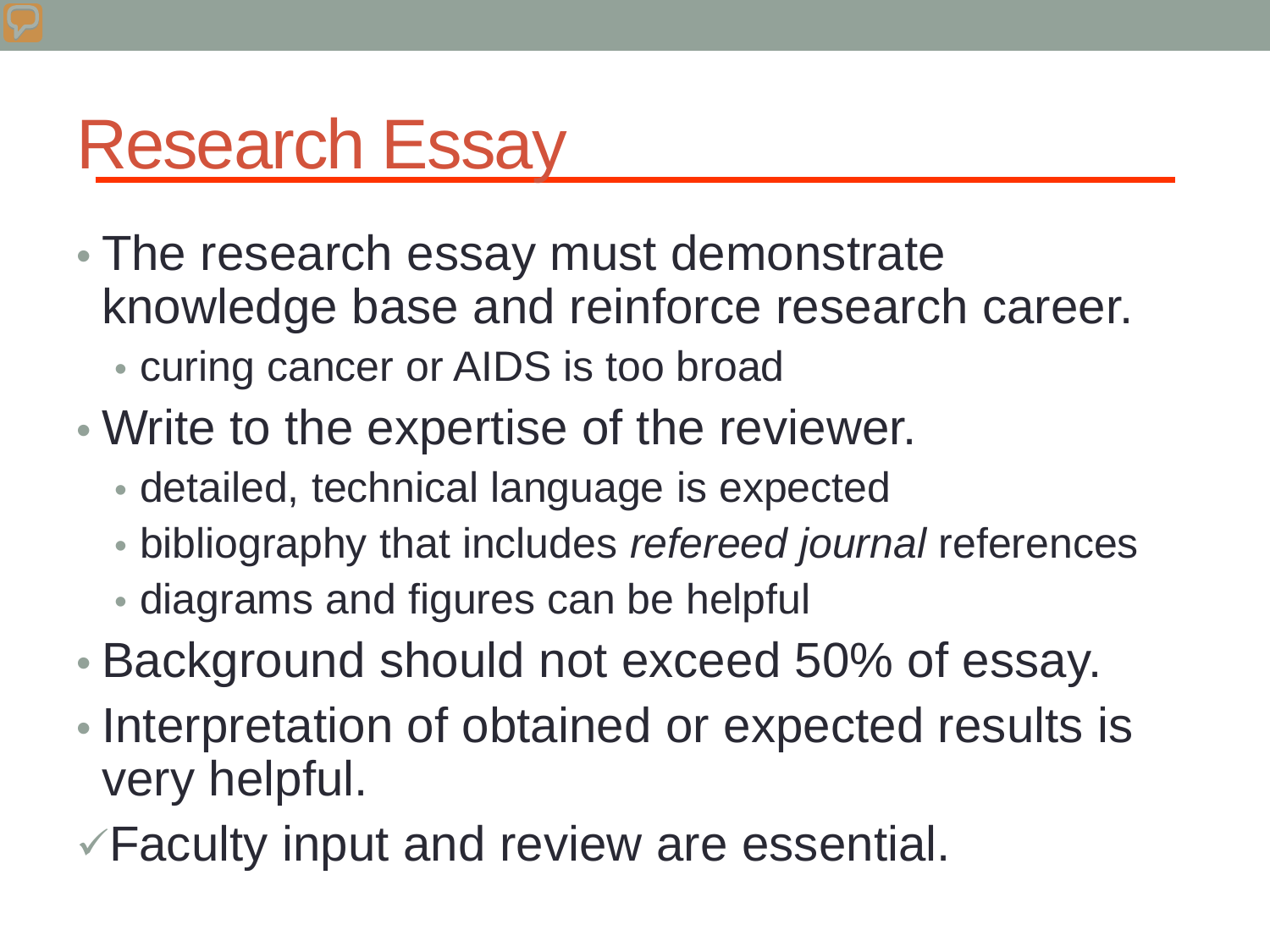#### Letters of Reference

- Write a detailed 1-2 page letter.
	- *not* an application for grad school or a job
- Concentrate on motivation and potential for a research career
	- 'A' student is assumed
	- Avoid "turned in assignments on time," etc.
	- Avoid "how difficult my course is," etc.
	- OK for nominee to be a "nerd"
- Compare to other students who have gone on to PhD programs and research careers.
	- evaluation at comparable stage of nominee' s career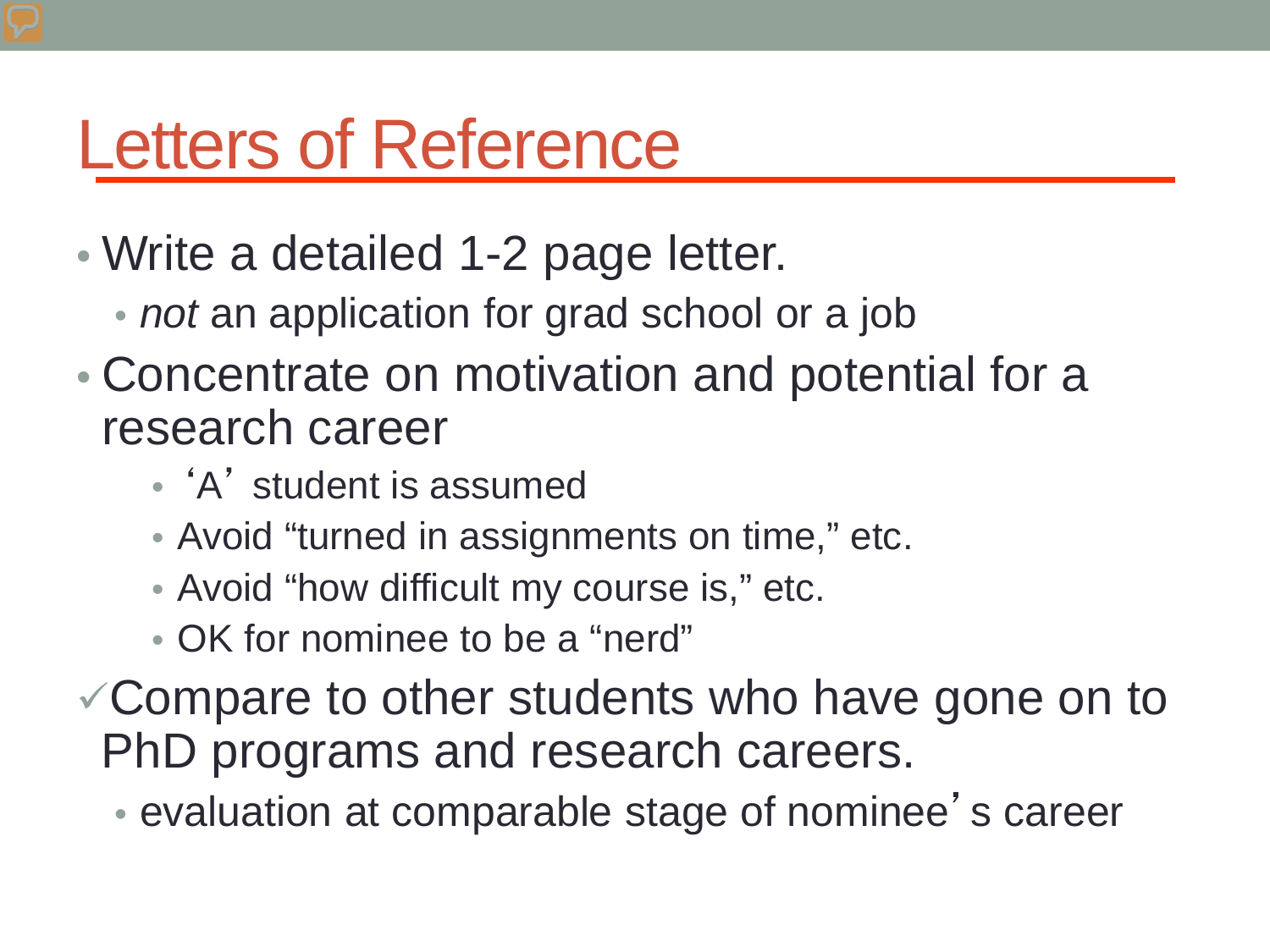# Reasons for Nomination Failure

- Weak or inconsistent letters of reference from research faculty
- Poor choice in selecting individuals to write letters of recommendation
- Poorly written research essay
- Inconsistent application in areas that speak to a research career
- Lower grades in comparison to scholar average GPA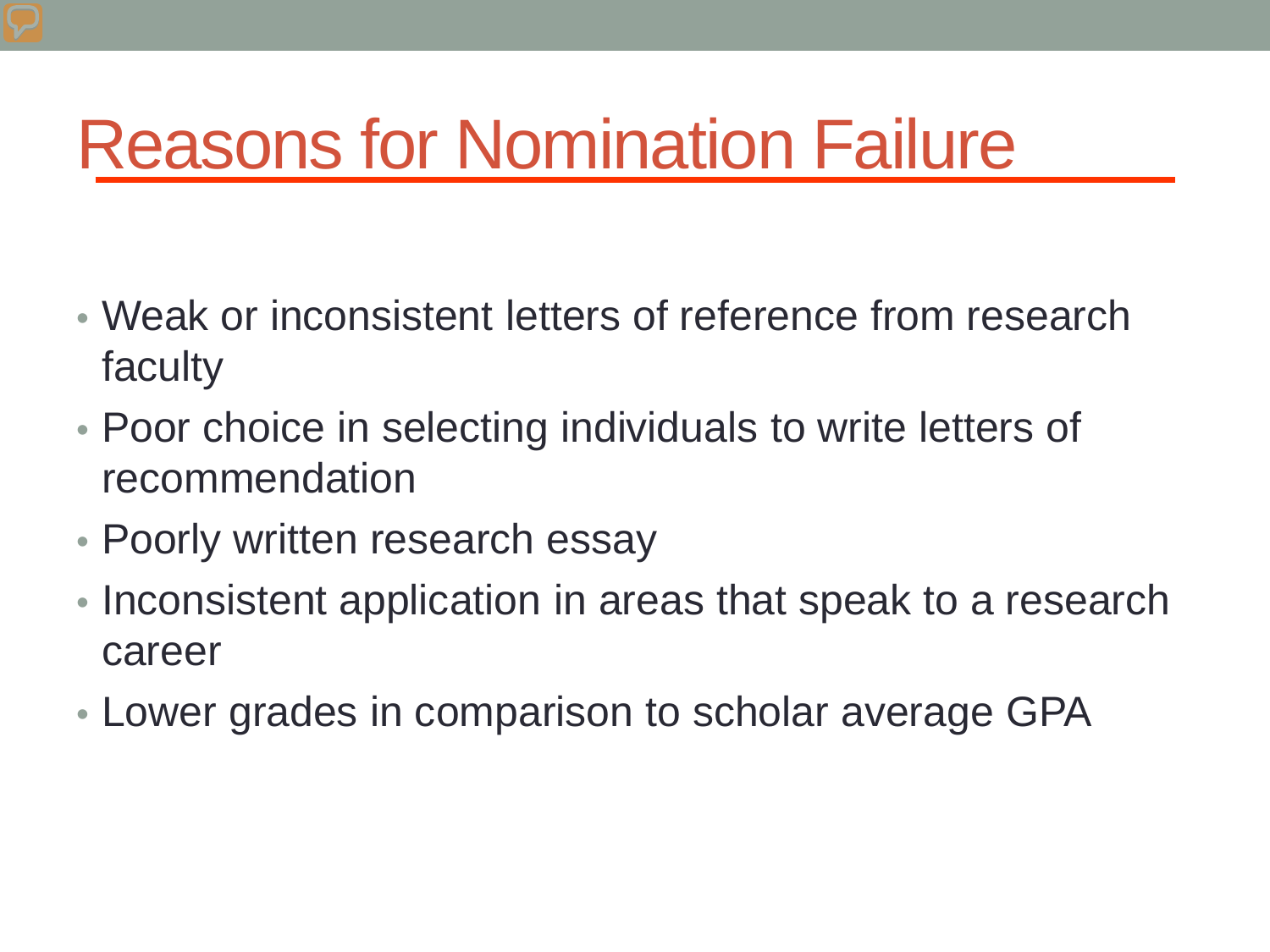#### Applicant Checklist

Complete all sections of the application

Make a consistent, strong case for a research career

√Include *all* research activities, presentations, posters and papers

Consider the essay a miniature research proposal

Select the three *best* individuals to write letters of recommendation

 $\sqrt{\frac{1}{2}}$  Evaluate and proofread multiple times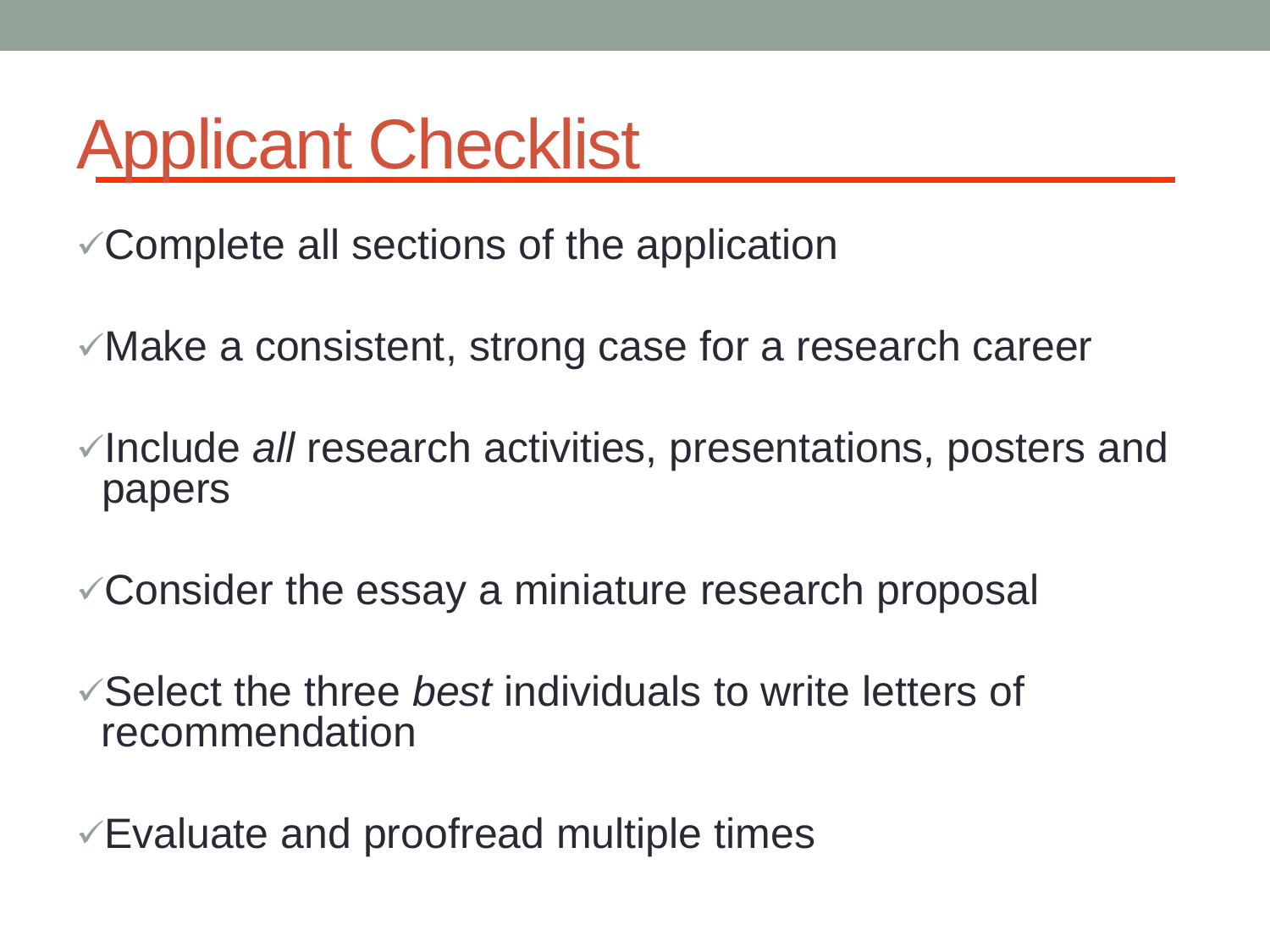## Goldwater Deadlines

#### Campus Deadline: December 2, 2013

National Deadlines:

Student application January 28, 2014 Recommendations (3) January 30, 2014 Nominations January 31, 2014 Documents Receipt February 3, 2014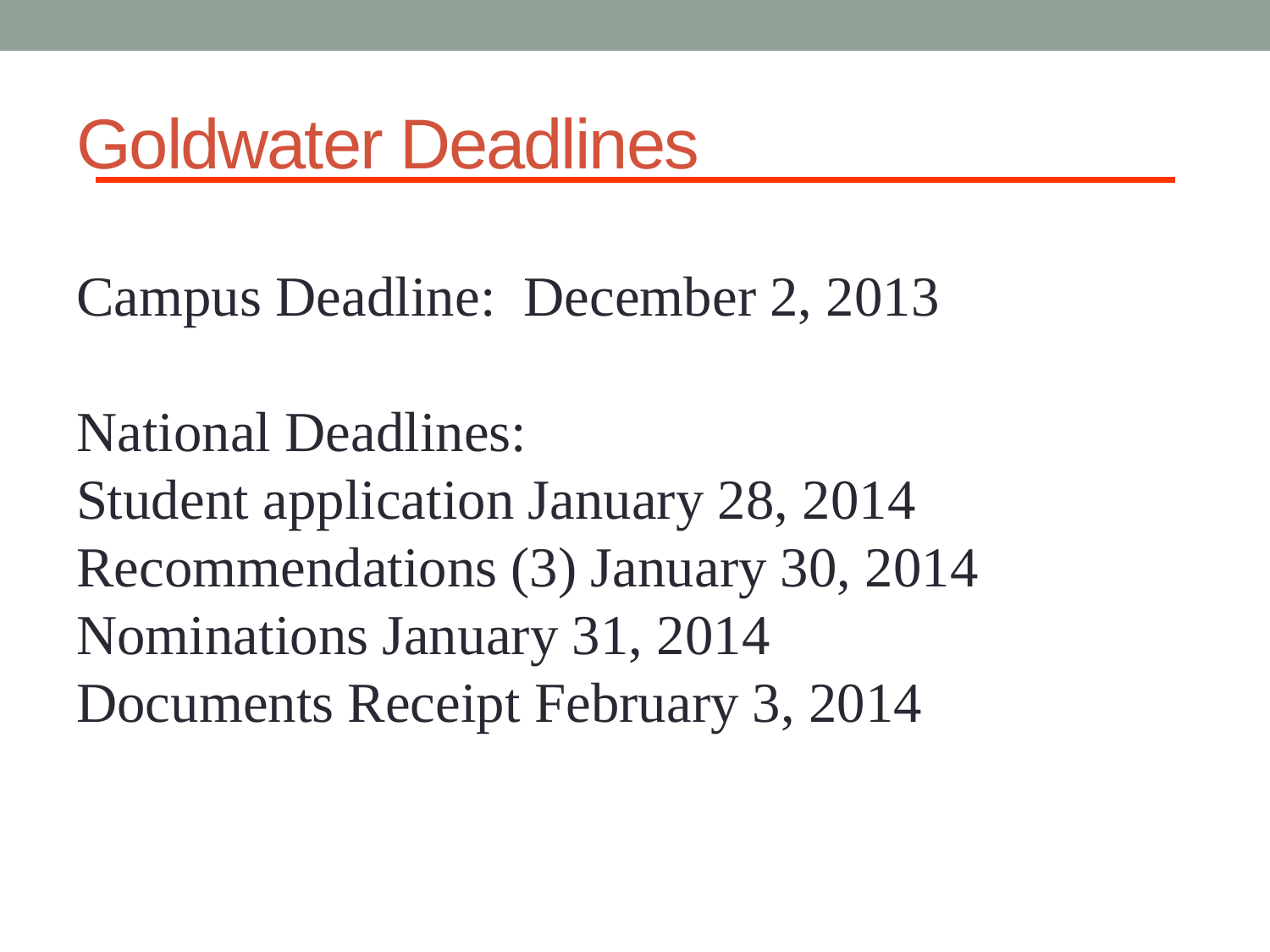#### Materials to turn in for campus selection

- Complete online application. Hit submit. You will be sending it to our office (not to Goldwater, so don't worry).
- Do not add your letter writers to the online application at this time.
- Have 3 recommenders send letters to [smccray@uark.edu.](mailto:smccray@uark.edu)
- Bring your transcript (from every college attended) and the two-page research essay to our office—Silas Hunt Hall 232 (attn: Jeremy Burns) by 5:00 pm on Monday, December 2.